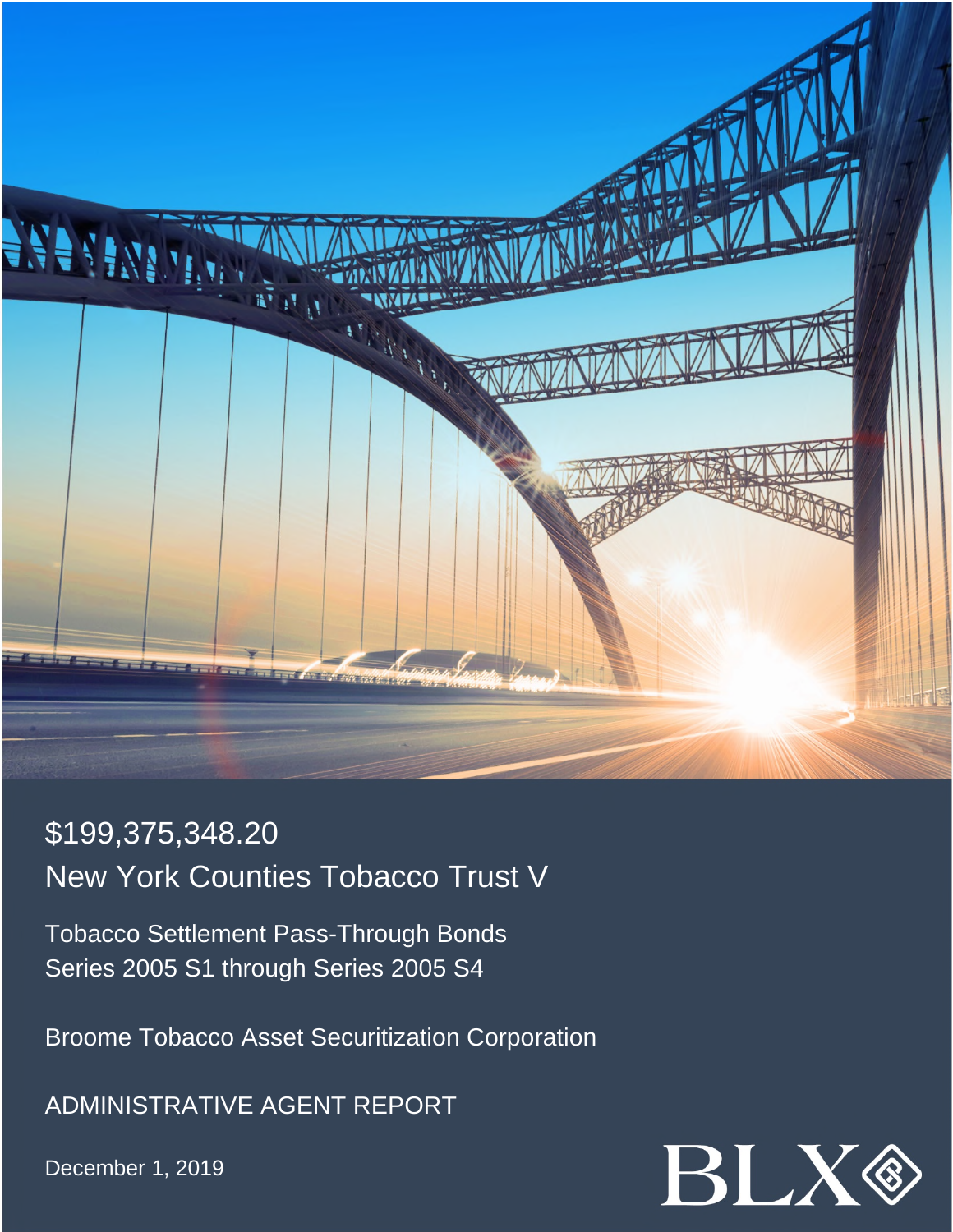*\$199,375,348.20 New York Counties Tobacco Trust V Tobacco Settlement Pass-Through Bonds Series 2005 S1 through Series 2005 S4 November 27, 2019 Page i* 

## **TABLE OF CONTENTS**

Transmittal Letter

- Schedule A Outstanding Bonds as of December 1, 2019
- Schedule B Principal and Interest Payments
- Schedule C Account Balances as of December 1, 2019
- Schedule D TSR Payments and Pending Litigation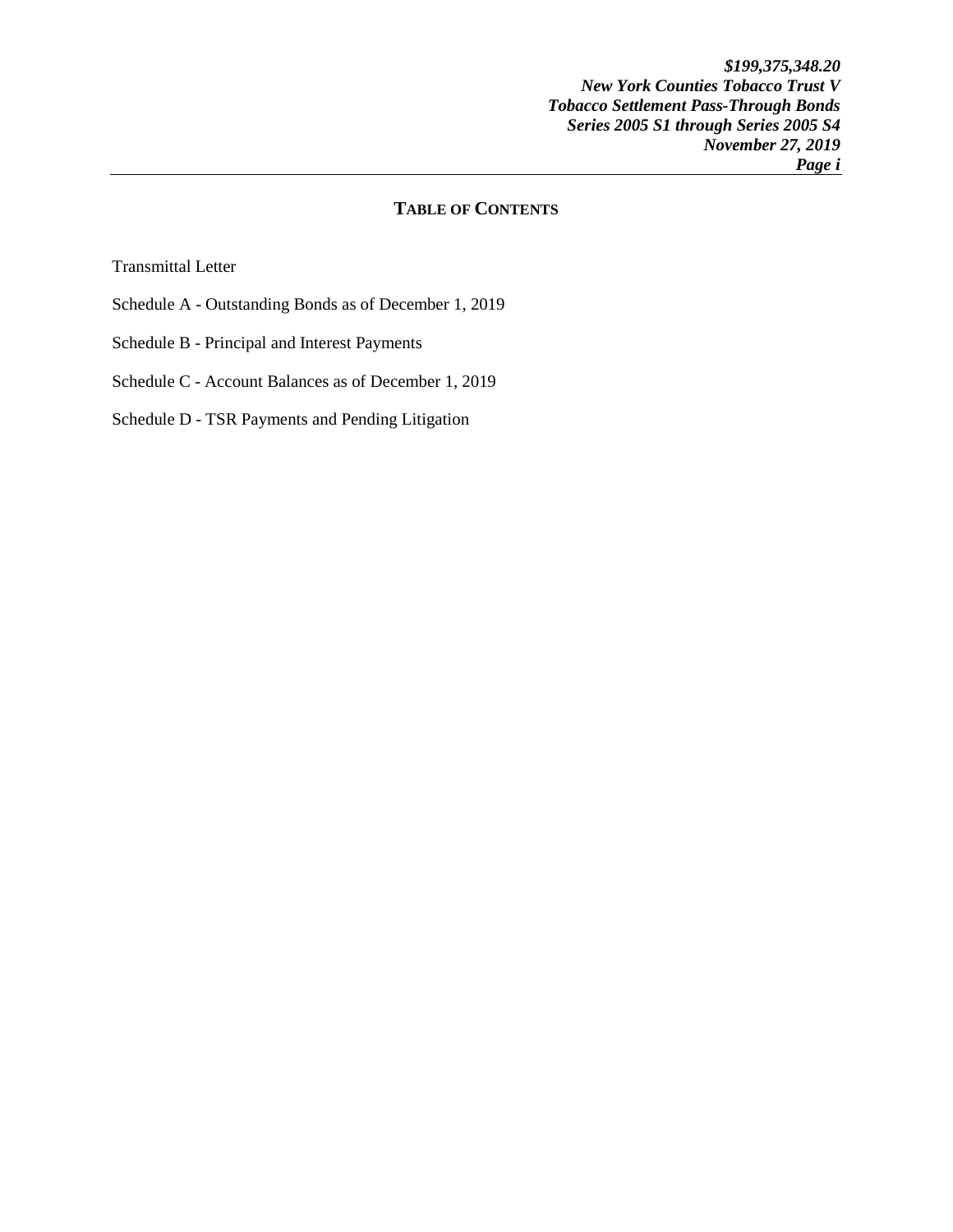

51 West 52nd St New York, NY 10019 Ph 212 506 5200 Fx 212 506 5151 blxgroup.com

November 27, 2019

Broome Tobacco Asset Securitization Corporation Edwin L. Crawford County Office Building Binghamton, NY 13902

> Re: \$199,375,348.20 New York Counties Tobacco Trust V Tobacco Settlement Pass-Through Bonds Series 2005 S1 through Series 2005 S4

Ladies and Gentlemen:

This report (the "Report") is being delivered to you pursuant to the Administrative Agent Agreement (the "AA Agreement") by and between the Broome Tobacco Asset Securitization Corporation (the "Corporation") and BLX Group LLC. The Report consists of certain calculations and statements made in accordance with Section 4.1(a)(iv) of the AA Agreement and Sections 7.08 and 6.05 of the Series 2005 Supplemental Bond Indenture dated November 1, 2005 (the "Supplemental Indenture") by and between the Corporation and Manufacturers and Traders Trust Company (the "Trustee"). Unless defined herein, all capitalized terms used herein shall have the meanings given such terms in the AA Agreement or Supplemental Indenture as applicable. Specifically, this Report is comprised of the following attachments:

- the Outstanding Bonds as of the next Distribution Date, i.e. December 1, 2019 (the "Next Distribution Date") (see Schedule A hereof);
- the amount of principal to be paid to Bondholders of each Series on the Next Distribution Date, including the amounts of maturing principal, Mandatory Sinking Fund Installments, Turbo Redemption Payments and other redemptions (see Schedule B hereof);
- the amount of interest to be paid to Bondholders of each Series on the Next Distribution Date (see Schedule B hereof);
- the amount on deposit in each Account as of the Next Distribution Date, including the amount on deposit in the Lump Sum Redemption Account (see Schedule C hereof);
- the amounts, and to the extent available, the types of payments constituting TSRs that were received during the preceding 12-month period (see Schedule D hereof);
- whether, to the knowledge of the Corporation, any litigation is pending against the State, the County or the Corporation seeking to invalidate or overturn the MSA, the Local Law, the Agreement or the proceedings pursuant to which the Bonds are issued (see Schedule D hereof).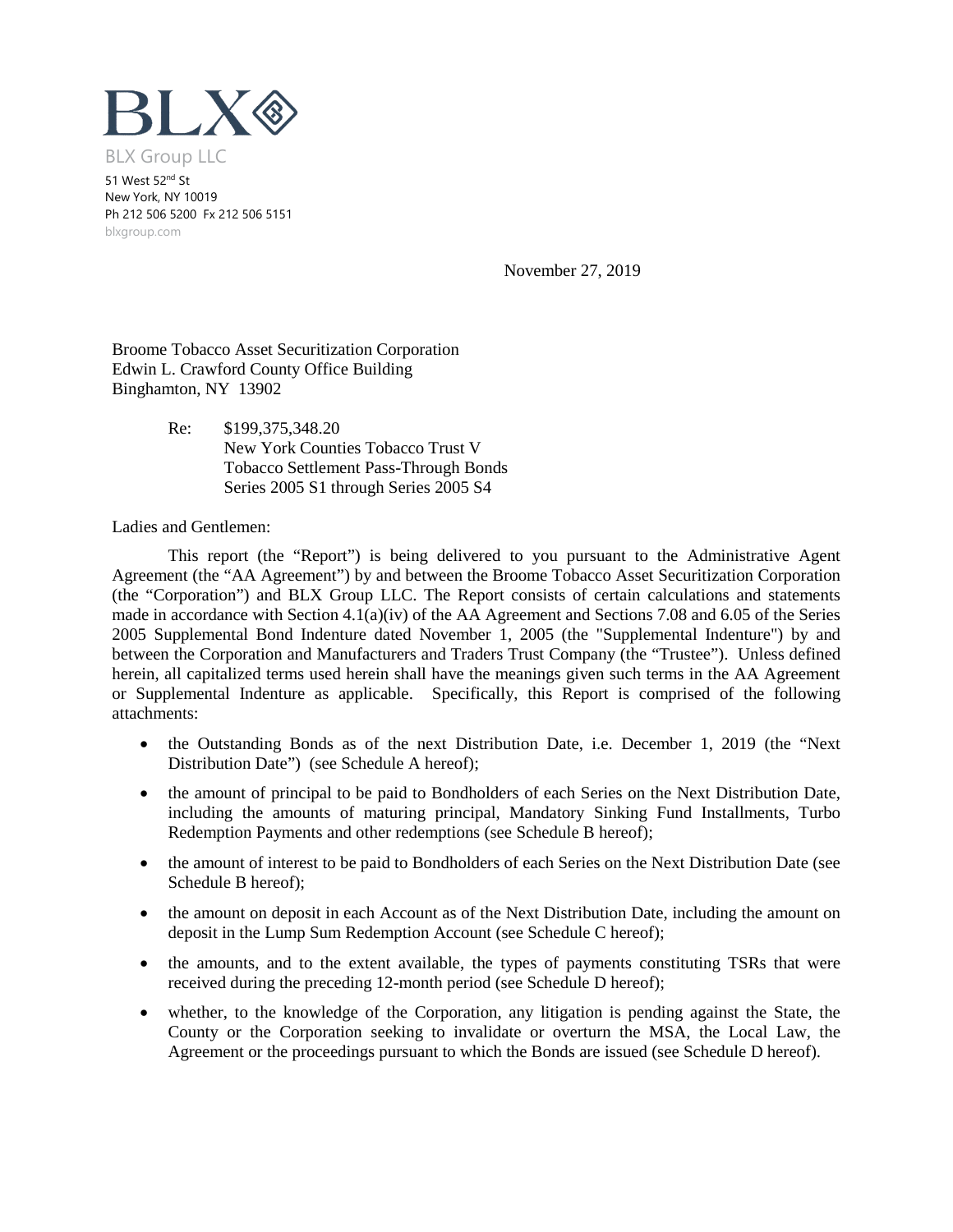

*Broome Tobacco Asset Securitization Corporation November 27, 2019 Page 2*

This Report is not to be used, circulated, quoted, referred to, or relied upon by any other person without our express written permission.

Very truly yours,

BLX Group LLC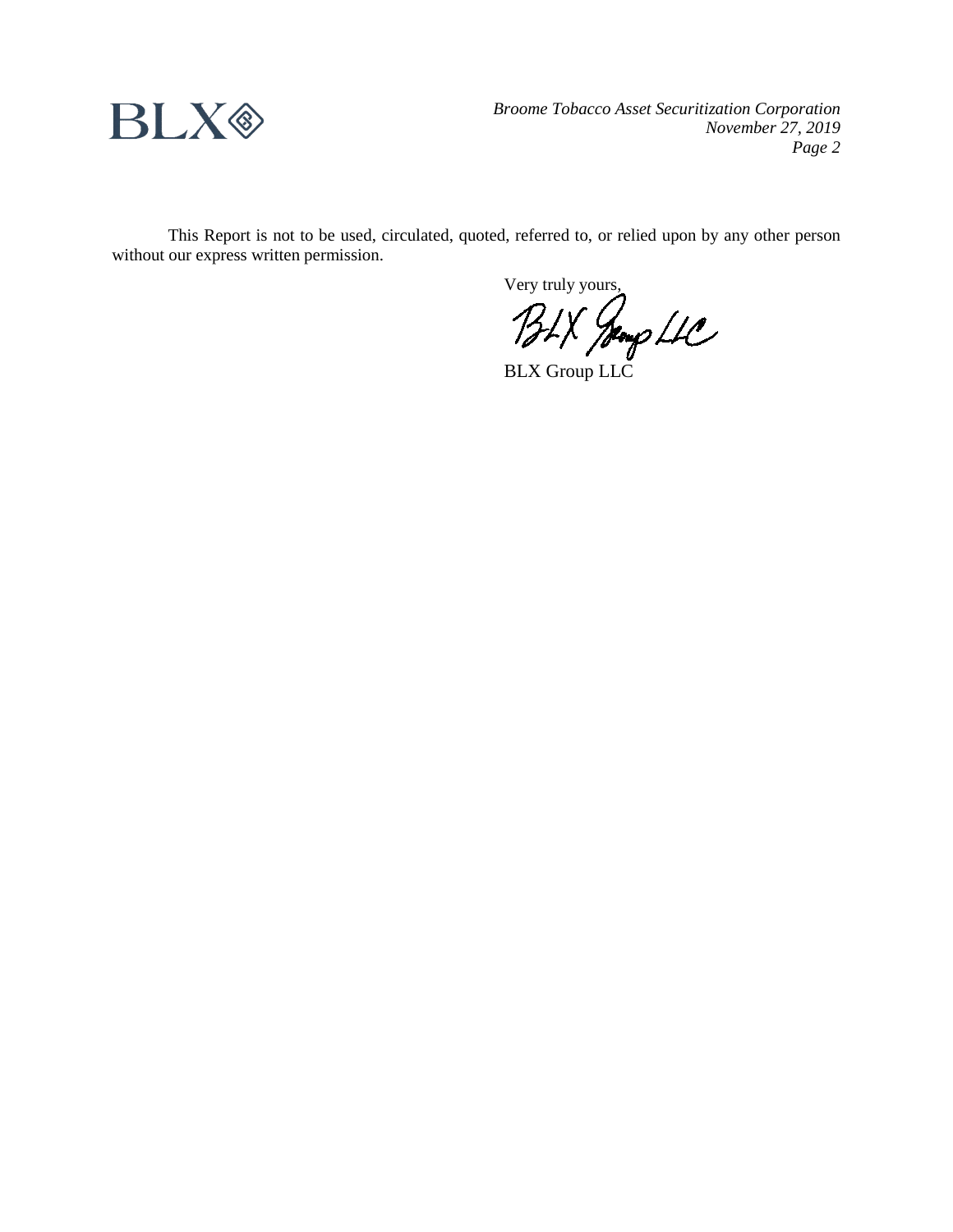**Broome Tobacco Asset Securitization Corporation**  *Schedule A - Outstanding Bonds as of December 1, 2019*

Per Section 7.08(a) of the Supplemental Indenture and Section 4.1(a)(iv)(A) of the AA Agreement, the amount of Bonds Outstanding on December 1, 2019 (after the Turbo Redemption described on Schedule B hereof):

Outstanding Current Interest Bonds: \$0.00 Outstanding Capital Appreciation Bonds (accreted value): \$5,848,631.72<br>Total Outstanding Bonds: \$5,848,631.72 Total Outstanding Bonds: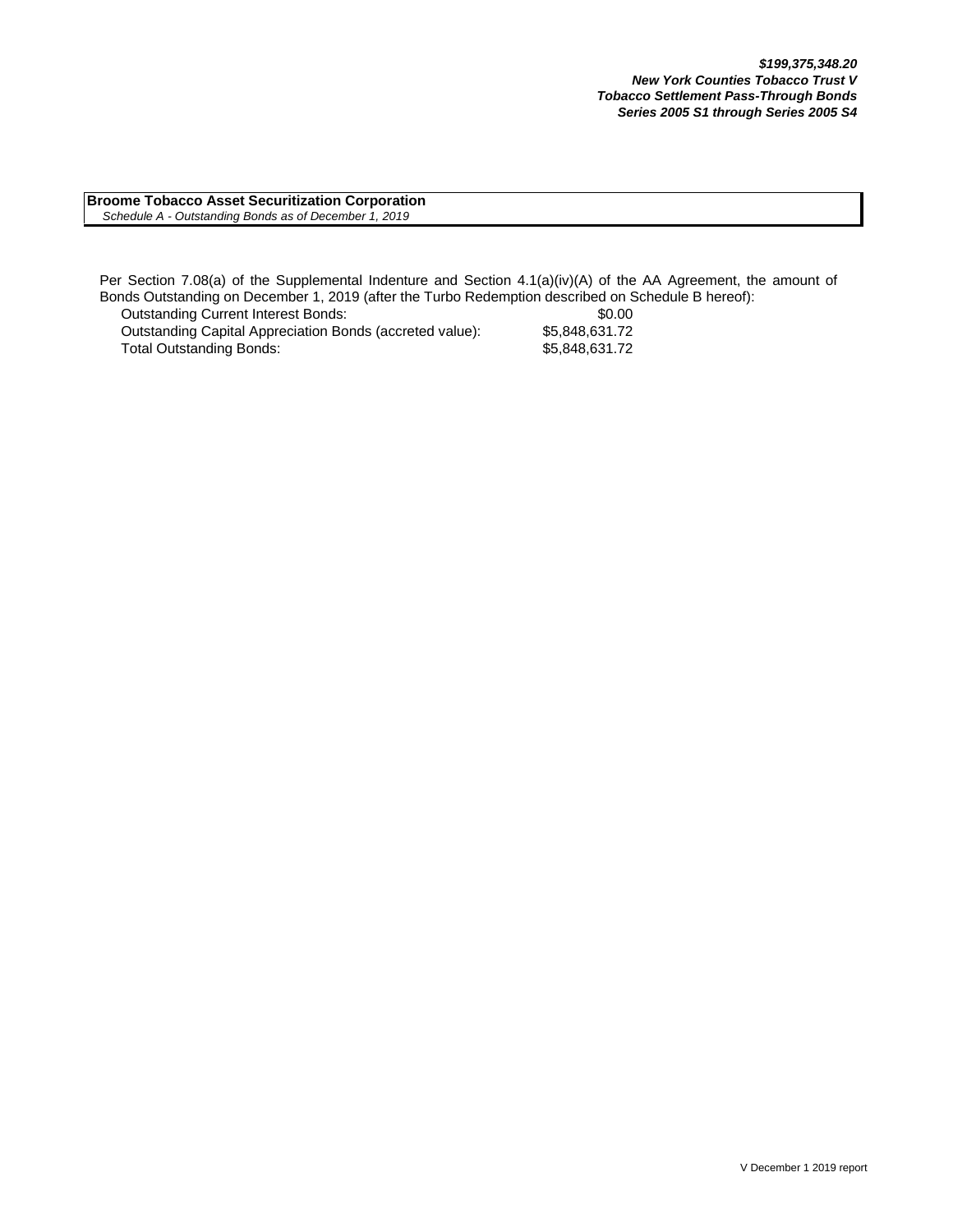#### **Broome Tobacco Asset Securitization Corporation** *Schedule B - Principal and Interest Payments*

Per Section 4.1(a)(iv)(C) of the AA Agreement, the amount of principal to be paid to Bondholders of each Series on December 1, 2019: Maturing Principal:  $$0.00$ 

| <b>Mandatory Sinking Fund Installments:</b> | \$0.00 |
|---------------------------------------------|--------|
| Turbo Redemption Payments (accreted value): | \$0.00 |
| Other Redemptions:                          | \$0.00 |

Per Section 4.1(a)(iv)(B) of the AA Agreement, the amount of interest to be paid to Bondholders of each Series on December 1, 2019: \$0.00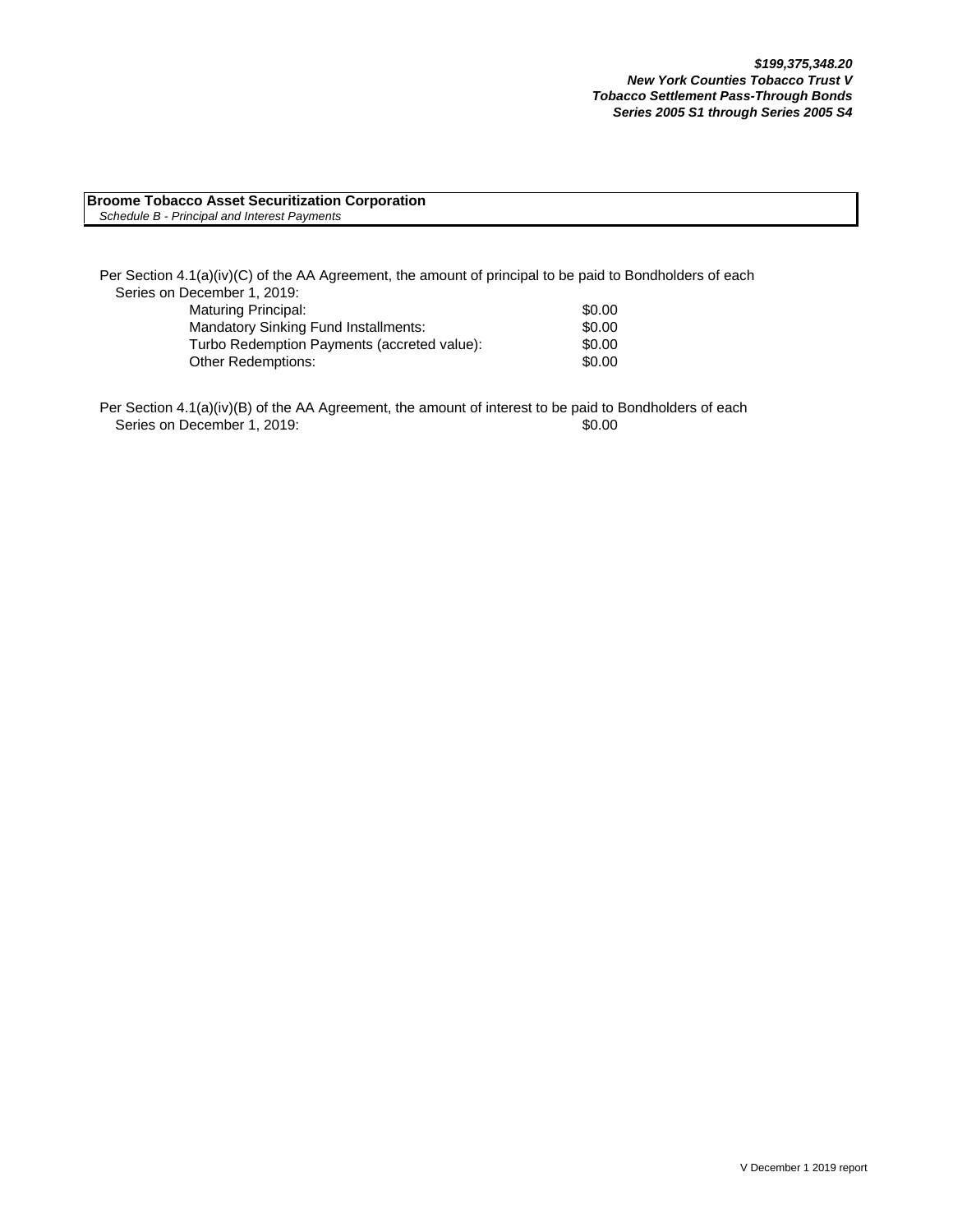**Broome Tobacco Asset Securitization Corporation**  *Schedule C - Account Balances as of December 1, 2019*

Per Section 7.08(b) of the Supplemental Indenture and Section 4.1(a)(iv)(D) of the AA Agreement, the amount on deposit in each Account as of December 1, 2019 is expected to be:

| <b>Collection Account</b>            | \$0.00 |
|--------------------------------------|--------|
| Bond Fund                            | \$0.00 |
| Lump Sum Redemption Account          | \$0.00 |
| <b>Extraordinary Payment Account</b> | \$0.00 |
| <b>Turbo Redemption Account</b>      | \$0.00 |
| Rebate Account                       | \$0.00 |

 $1$  As set forth in the statements provided by the Trustee.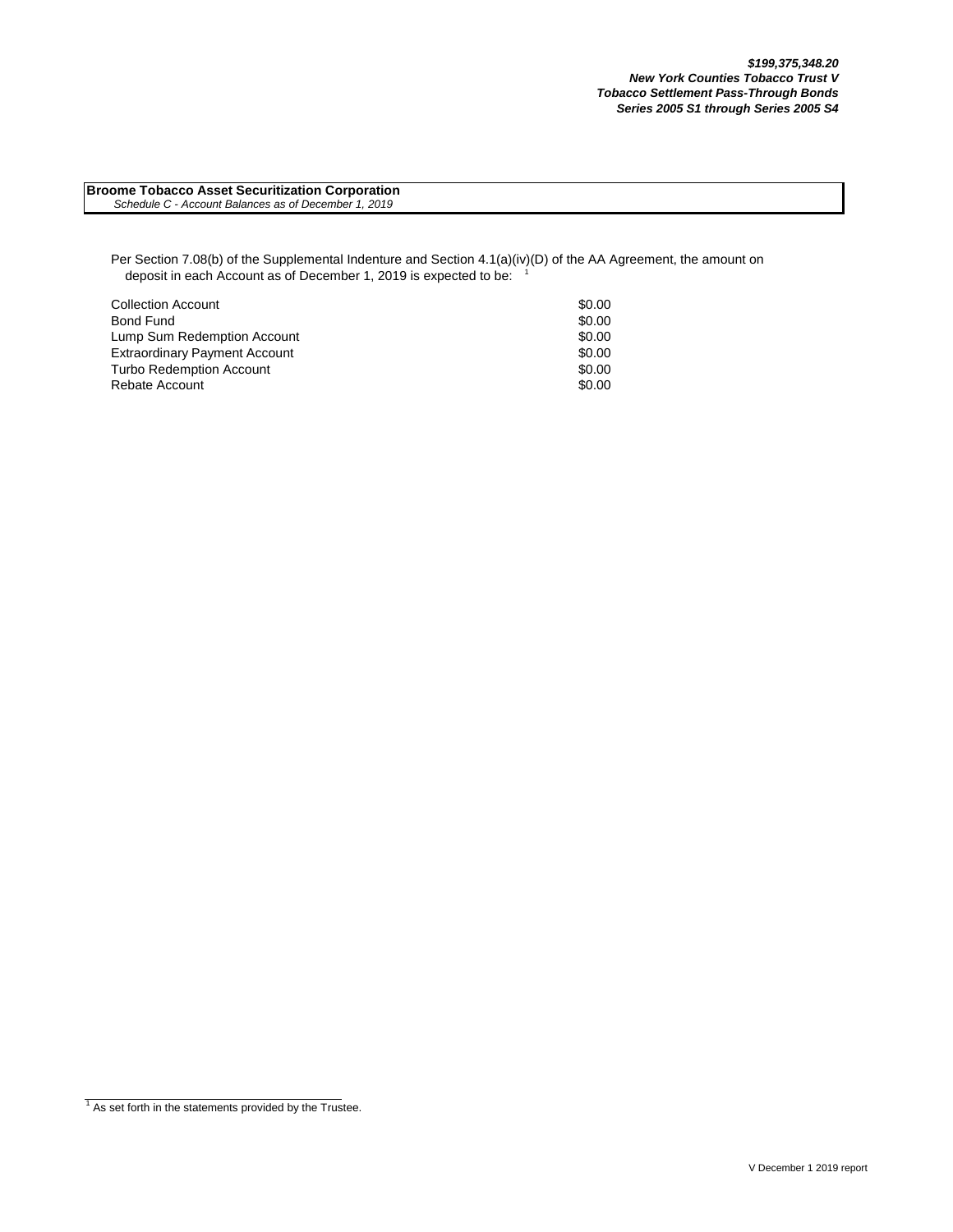**Broome Tobacco Asset Securitization Corporation** *Schedule D - TSR Payments and Pending Litigation*

Per Section 6.05(a) of the Supplemental Indenture, the amount, and to the extent available, the types of payments constituting TSRs that were received during the preceding 12-month period, is equal to \$2,748,028.73

Per Section 6.05(a) of the Supplemental Indenture, to the knowledge of the Corporation, descriptions of any litigation pending against the State, the County or the Corporation seeking to invalidate or overturn the MSA, the Local Law, the Agreement or the proceedings pursuant to which the Bonds are issued follow:

Please see the Appendix herein, which contains an update as of May 31, 2019 to the "Litigation Challenging the MSA, the Qualifying Statute and Related Litigation" section of the Official Statement dated November 15, 2005 prepared in connection with the Bonds.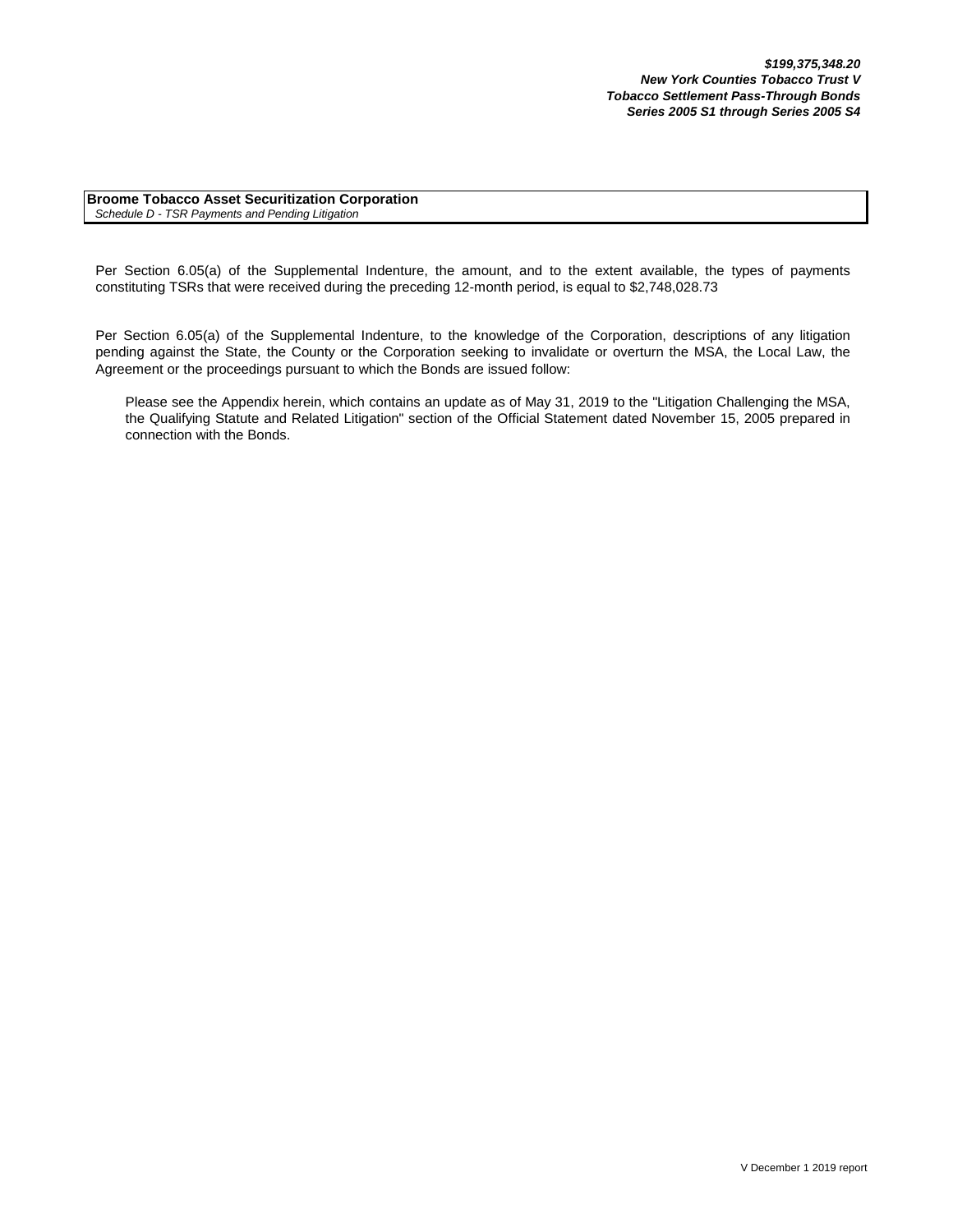## **LITIGATION UPDATE Litigation Challenging the MSA, the Qualifying Statutes and Related Legislation**

#### *General Overview*

Certain smokers, smokers' rights organizations, consumer groups, cigarette importers, cigarette distributors, cigarette manufacturers, Native American tribes, taxpayers, taxpayers' groups and other parties have filed actions against some, and in certain cases all, of the signatories to the MSA alleging, among other things, that the MSA and Settling States' Qualifying Statutes and Complementary Legislation are void or unenforceable under certain provisions of law, such as the U.S. Constitution, state constitutions, federal antitrust laws, state consumer protection laws, bankruptcy laws, federal cigarette advertising and labeling law, and unfair competition laws as described below in this subsection. Certain of the lawsuits have further sought, among other relief, an injunction against one or more of the Settling States from collecting any moneys under the MSA and barring the PMs from collecting cigarette price increases related to the MSA. In addition, class action lawsuits have been filed in several federal and state courts alleging that under the federal Medicaid law, any amount of tobacco settlement funds that the Settling States receive in excess of what they paid through the Medicaid program to treat tobacco related diseases should be paid directly to Medicaid recipients.

#### *Qualifying Statute and Related Legislation*

Under the MSA's NPM Adjustment, downward adjustments may be made to the Annual Payments and Strategic Contribution Fund Payments payable by a PM if the PM experiences a loss of market share in the United States to NPMs as a result of the PM's participation in the MSA. A Settling State may avoid the effect of this adjustment by adopting and diligently enforcing a Qualifying Statute, as hereinafter described. The State has adopted the Model Statute, which is a Qualifying Statute under the MSA. The Model Statute, in its original form, required an NPM to make escrow deposits approximately in the amount that the NPM would have had to pay to all of the states had it been a PM and further authorized the NPM to obtain from the applicable Settling State the release of the amount by which the escrow deposit in that state exceeded that state's allocable share of the total payments that the NPM would have made as a PM. Allocable Share Release Amendments have been enacted in the State and all other Settling States except Missouri, amending the Qualifying Statutes in those states by eliminating the reference to the allocable share and limiting the possible release an NPM may obtain under the statute to the excess above the total payment that the NPM would have paid had it been a PM.

In addition, at least 45 Settling States (including the State) have passed legislation (often termed "**Complementary Legislation**") to further ensure that NPMs are making escrow payments required by the states' respective Qualifying Statutes, as well as other legislation to assist in the regulation of tobacco sales. Pursuant to the State's Complementary Legislation, every tobacco product manufacturer whose cigarettes are sold in the State, whether directly or through a distributor, retailer, or similar intermediary or intermediaries, is required to certify annually to the Attorney General of the State that it is either a PM or an NPM in full compliance with the State's Qualifying Statute.

The Qualifying Statutes and related legislation (including those of the State), like the MSA, have also been the subject of litigation in cases alleging that the Qualifying Statutes and related legislation violate certain provisions of the U.S. Constitution and/or state constitutions and are preempted by federal antitrust laws. The lawsuits have sought, among other relief, injunctions against the enforcement of the Qualifying Statutes and the related legislation. To date, such challenges have not been ultimately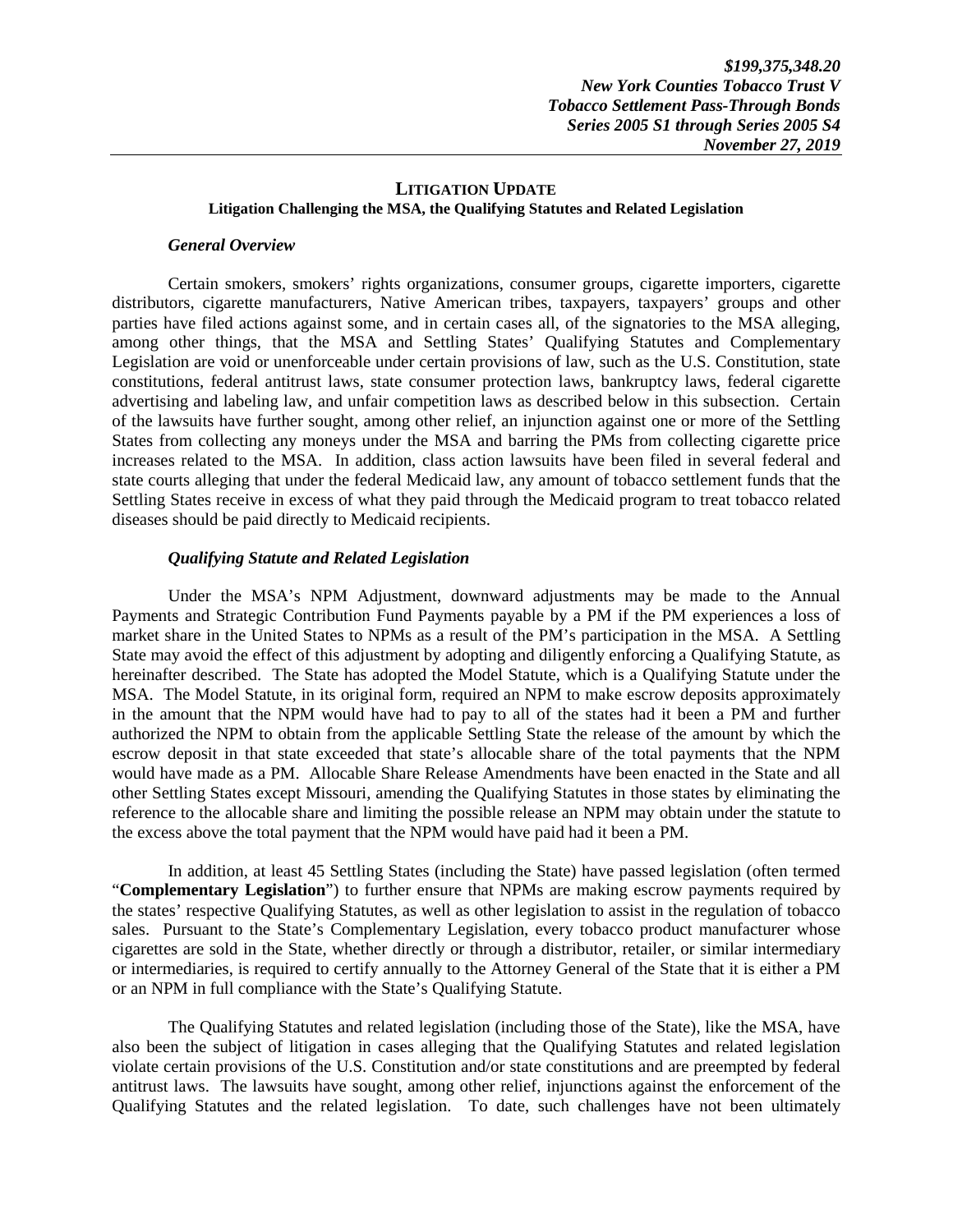successful. The Qualifying Statutes and related legislation may also continue to be challenged in the future. Challenges to the Qualifying Statutes and related legislation are described below under "*Litigation*" in this subsection.

A determination that a Qualifying Statute is unconstitutional would have no effect on the enforceability of the MSA itself; such a determination could, however, have an adverse effect on payments to be made under the MSA if one or more NPMs were to gain market share.

A determination that an Allocable Share Release Amendment is unenforceable would not constitute a breach of the MSA but could permit NPMs to exploit differences among states, and thereby potentially increase their market share at the expense of the PMs.

A determination that the State's Complementary Legislation is unenforceable would not constitute a breach of the MSA or affect the enforceability of the State's Qualifying Statute; such a determination could, however, make enforcement of the State's Qualifying Statute against NPMs more difficult for the State.

## *Litigation*

All of the judgments rendered to date on the merits have rejected the challenges to the MSA and Settling States' Qualifying Statutes and Complementary Legislation presented in the cases. In *VIBO*, a tobacco manufacturer who became a party to the MSA in 2004 (General Tobacco) sued the attorneys general of the Settling States, the OPMs, and other SPMs in the U.S. District Court for Western Kentucky in 2008. It alleged that the MSA and the refusal of the PMs to waive the PMs' most-favored nation rights and the Settling States' refusal to settle with the plaintiff on terms that the plaintiff preferred violated the federal antitrust laws and the Equal Protection, Commerce, Due Process, and Compact Clauses of the U.S. Constitution, and that the settling governmental entities fraudulently induced it to enter into the MSA. The plaintiff alleged that MSA participants, such as itself that were not in existence when the MSA was executed in 1998 but subsequently became participants, were unlawfully required to pay significantly more sums to the states than companies that joined the MSA within 90 days after its execution. In 2009, the district court granted motions to dismiss on all claims. First, the district court held that the PMs' involvement in the creation of the MSA, and their assertion of influence on the Settling States by refusing to give up any most favored nation protections that they held under the MSA (and thus deterring the Settling States from providing the plaintiff the settlement terms that the plaintiff desired) was protected from antitrust liability by the *Noerr-Pennington* ("**NP**") doctrine. The judicially created NP doctrine protects from antitrust liability persons or entities that petition or lobby the federal or state government to take actions that may impose restraints on trade. Second, the district court held that the attorneys general's involvement in and enforcement of the MSA, and their refusal to grant the plaintiff certain settlement terms, were sovereign acts of the states and immune from antitrust attack under the state action exemption. Third, the district court ruled that plaintiff had waived all of its federal constitutional challenges based on the Equal Protection, Due Process, and Commerce Clauses when it became a party to the MSA because the MSA provides in Section XV that all parties agree to waive "for the purposes of performance of the [MSA] any and all claims that the provisions of the [MSA] violate the state or federal constitutions". The district court further held that plaintiffs' Compact Clause claim should be dismissed because the MSA does not enhance state power to the detriment of the federal government power. Plaintiff appealed the dismissal of its claims to the U.S. Court of Appeals for the Sixth Circuit. On February 22, 2012, a three judge panel of the U.S. Court of Appeals for the Sixth Circuit ruled that the MSA does not amount to an unlawful conspiracy or anti-competitive behavior by the government and,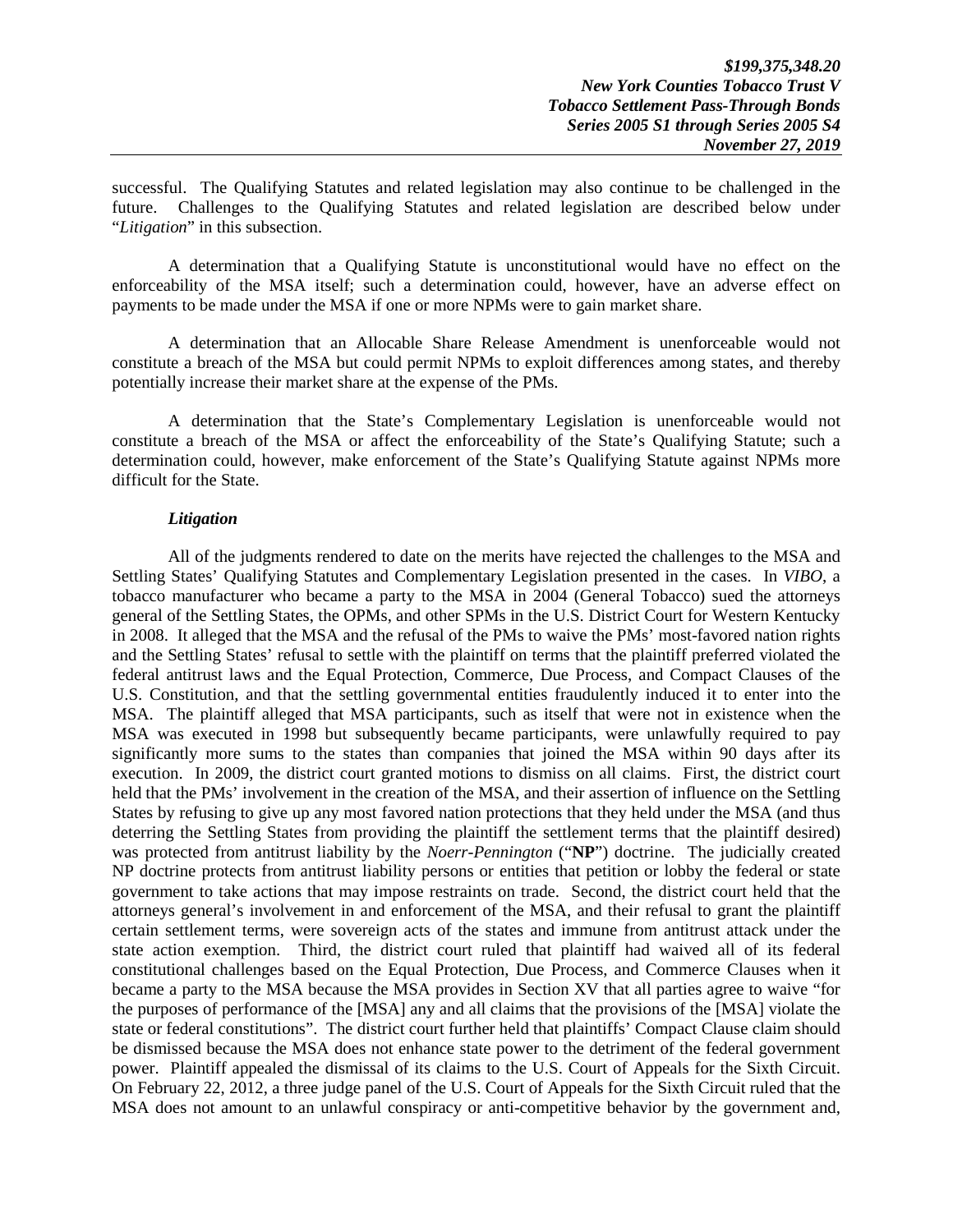accordingly, affirmed the district court's order and dismissed plaintiffs' appeal in this case. The time period for the plaintiffs to file a petition for certiorari to the U.S. Supreme Court expired.

In *Grand River*, certain cigarette manufacturers and distributors who were NPMs brought suit in 2002 against 31 states, including the State, and their attorneys general, alleging, among other things, that the Escrow Statutes contravened the Commerce Clause of the U.S. Constitution, the Sherman Act, and, in the case of plaintiff Grand River, the Constitution's Indian Commerce Clause. The district court had dismissed all claims against the states other than the State for lack of personal jurisdiction, and dismissed all claims except the antitrust claim against the State. On interlocutory appeal, the Second Circuit reversed the district court's dismissal against the non-New York defendants, reversed the dismissal of the dormant Commerce Clause claim, and affirmed the dismissal of the plaintiffs' other constitutional claims. As to the Commerce Clause claim, the Second Circuit held that the plaintiffs "state a possible claim that the practical effect of the challenged statutes and the MSA is to control prices outside of the enacting states by tying both the SPM settlement and NPM escrow payments to national market share, which in turn affects interstate pricing decisions". On remand, the Southern District on March 22, 2011 granted summary judgment to the defendants on all of plaintiffs' Sherman Act and Commerce Clause claims. Plaintiffs appealed to the Second Circuit and petitioned the Southern District to amend its dismissal of plaintiffs' Sherman Act and Commerce Clause claims. On January 30, 2012 the Southern District denied the plaintiffs' motion to amend the Southern District's March 22, 2011 dismissal by summary judgment of plaintiffs' claims that the MSA and related legislation violated the Sherman Act and the Commerce Clause. Plaintiffs then appealed this denial to the Second Circuit. On June 1, 2012 plaintiffs withdrew both appeals before the Second Circuit, which withdrawals were ordered by the Second Circuit on August 10, 2012. The case is now closed before the Second Circuit.

In *Freedom Holdings*, two cigarette importers who were NPMs sought in 2002 to enjoin the enforcement of the State's Qualifying Statute and Contraband Statute, claiming that the MSA and the legislation violated Section 1 of the Sherman Act, and the Commerce Clause of the U.S. Constitution. The Southern District dismissed the plaintiffs' complaint for failure to state a claim. On appeal, a three judge panel of the Second Circuit reversed the district court's dismissal. The Court held that, accepting the allegations of the complaint as true, the complaint alleged an "express market-sharing agreement among private tobacco manufacturers", and that the MSA, Escrow Statutes, and complementary legislation allowed the originally settling defendants to "set supracompetitive prices that effectively cause other manufacturers either to charge similar prices or to cease selling". The Court additionally held that, at the pleading stage, the defendants had not established that the legislation was protected by the state action exemption articulated under *Parker v. Brown* ("**Parker**") and its progeny, or as protected petitioning of government under the NP doctrine. The Court upheld the dismissal of the plaintiffs' Commerce Clause claim—although reserving the dormant Commerce Clause issue that plaintiffs had not asserted—and permitted the plaintiffs to amend to add allegations in their Fourteenth Amendment Equal Protection claim. The Second Circuit issued a subsequent opinion denying a motion for rehearing. The plaintiffs thereafter amended their complaint and brought a motion for a preliminary injunction against the State's Qualifying Statute and Contraband Statute. The district court granted an injunction against the Allocable Share Release Amendment, but otherwise denied the motion. The plaintiffs appealed and the Second Circuit affirmed the district court's denial of the broader preliminary injunction on the ground that plaintiffs had not established irreparable injury. After remand from the Second Circuit, the district court in *Freedom Holdings* conducted an evidentiary hearing and bench trial, and issued judgment for defendants on all of the plaintiffs' claims. The court held that the MSA and its implementing legislation were not illegal per se and not pre-empted by the Sherman Act, that even if it were necessary to reach the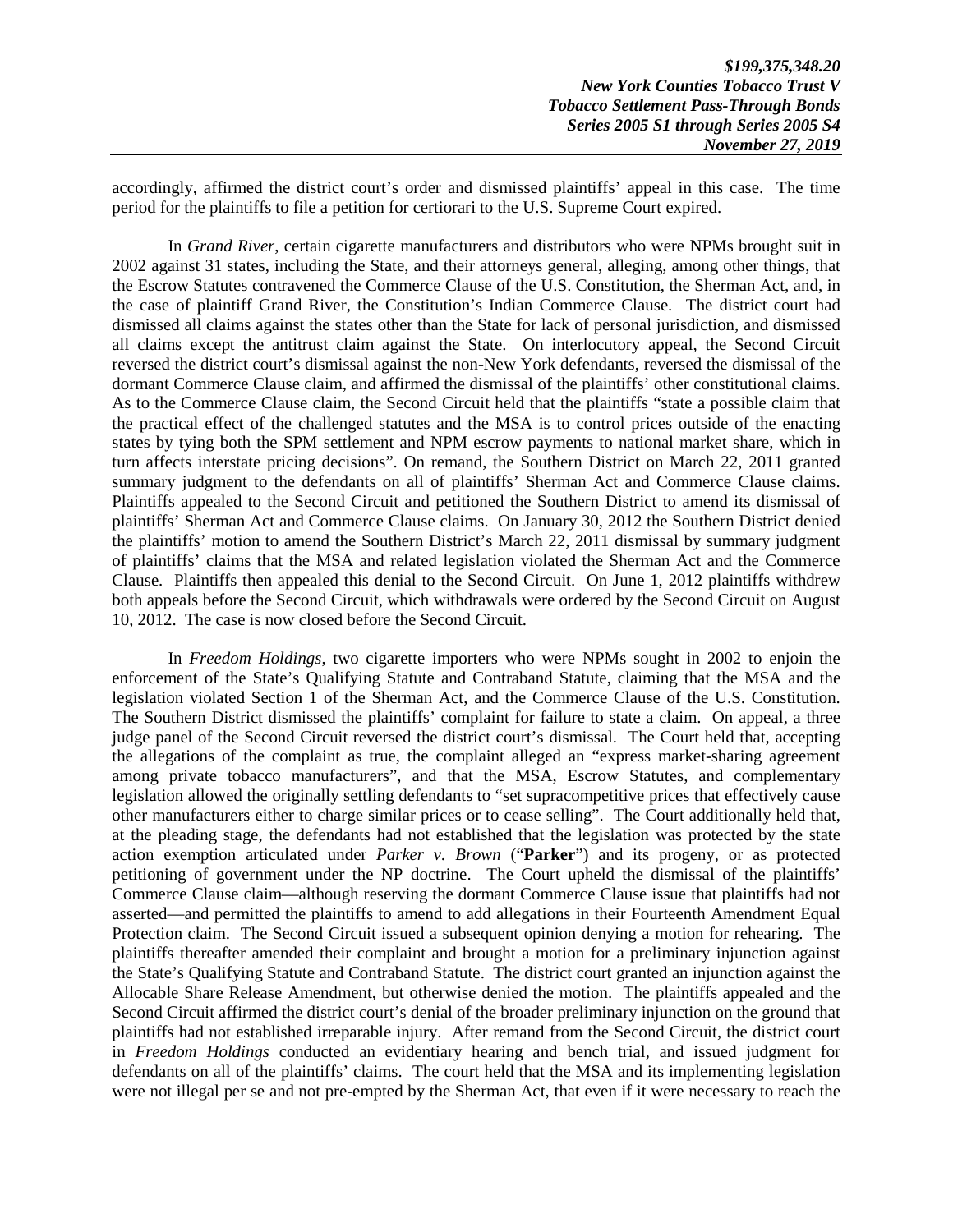*\$199,375,348.20 New York Counties Tobacco Trust V Tobacco Settlement Pass-Through Bonds Series 2005 S1 through Series 2005 S4 November 27, 2019* 

issue of state action exemption, that it shielded the defendants' conduct, and that the MSA and the legislation did not contravene the dormant Commerce Clause. On October 18, 2010, the Second Circuit affirmed the dismissal of the plaintiffs' claims. The U.S. Supreme Court has denied plaintiffs' petition for a writ of certiorari.

In *S&M Brands v. Caldwell*, certain NPMs and cigarette distributors brought an action in a federal district court in Louisiana in 2005 seeking, among other relief: (1) a declaration that the MSA and Louisiana's Qualifying Statute and Complementary Legislation are invalid as violations of the U.S. Constitution and the Federal Cigarette Labeling and Advertising Act; and (2) an injunction barring the enforcement of the MSA and Louisiana's Qualifying Statute and Complementary Legislation. Following the state defendant's motion to dismiss the complaint for lack of jurisdiction, the U.S. District Court for the Western District of Louisiana (the "**Western District**") allowed the case to proceed on claims that the MSA and Louisiana's Complementary Legislation are violations of the federal antitrust laws and of the Compact Clause, Commerce Clause, Due Process Clause and First Amendment of the U.S. Constitution, and the Federal Cigarette Labeling and Advertising Act, and dismissed the claims that alleged violation of the Tenth Amendment of the U.S. Constitution. In September 2009, the Western District granted defendant's motion for summary judgment and dismissed with prejudice all claims by the plaintiffs. In August 2010, the Fifth Circuit affirmed the Western District's order granting summary judgment for the defendants. The Fifth Circuit held that the district court correctly concluded that the MSA did not violate the Compact Clause because the MSA only increases states' power vis-à-vis the PMs and does not result in an accompanying decrease of the power of the federal government. The Fifth Circuit also ruled that the Escrow Statute did not violate the federal antitrust laws for the reasons set forth in its prior decision in *Xcaliber Int'l Ltd. v. Caldwell*, and held that the MSA did not violate federal antitrust laws after adopting the rationales of the Sixth Circuit and other circuits that previously considered the issue. In addition, the Fifth Circuit affirmed the dismissal of plaintiffs' Commerce Clause and Due Process Clause claims because plaintiffs had failed to show that the Louisiana Escrow Statute and the MSA had the effect of increasing cigarette prices outside of Louisiana. With respect to plaintiffs' First Amendment challenge to the MSA and the Escrow Statute, the Fifth Circuit found that the only statute applicable to plaintiffs as NPMs was the Escrow Statute, which the court determined did not compel or abridge plaintiffs' speech. Similarly, the Fifth Circuit found that the MSA and Escrow Statute did not violate the Federal Cigarette Labeling and Advertising Act because plaintiffs are not compelled to join the MSA and the Escrow Statute does not have any connection with cigarette packaging, advertising, or promotion. The U.S. Supreme Court denied plaintiffs' petition for writ of certiorari.

In the other decisions upholding the MSA or accompanying legislation, the decisions were rendered either on motions to dismiss or motions for summary judgment. Courts rendering those decisions include the U.S. Courts of Appeals for the Tenth Circuit in *KT & G Corp. v. Edmondson*, and *Hise v. Philip Morris Inc*.; the Eighth Circuit in *Grand River Enterprises v. Beebe*; the Third Circuit in *Mariana v. Fisher*, and *A.D. Bedell Wholesale Co. v. Philip Morris Inc*; the Fourth Circuit in *Star Sci., Inc. v. Beales*; the Sixth Circuit in *S&M Brands v. Cooper*, *S&M Brands, Inc. v. Summers and Tritent Inter'l Corp. v. Commonwealth of Kentucky*; the Ninth Circuit, in *Sanders v. Brown*; and multiple lower courts.

In January 2011, an international arbitration tribunal rejected claims brought against the United States challenging MSA-related legislation in various states under NAFTA.

The MSA and related state legislation may be challenged in the future. A determination by a court having jurisdiction over the State and the Corporation that the MSA or related State legislation is